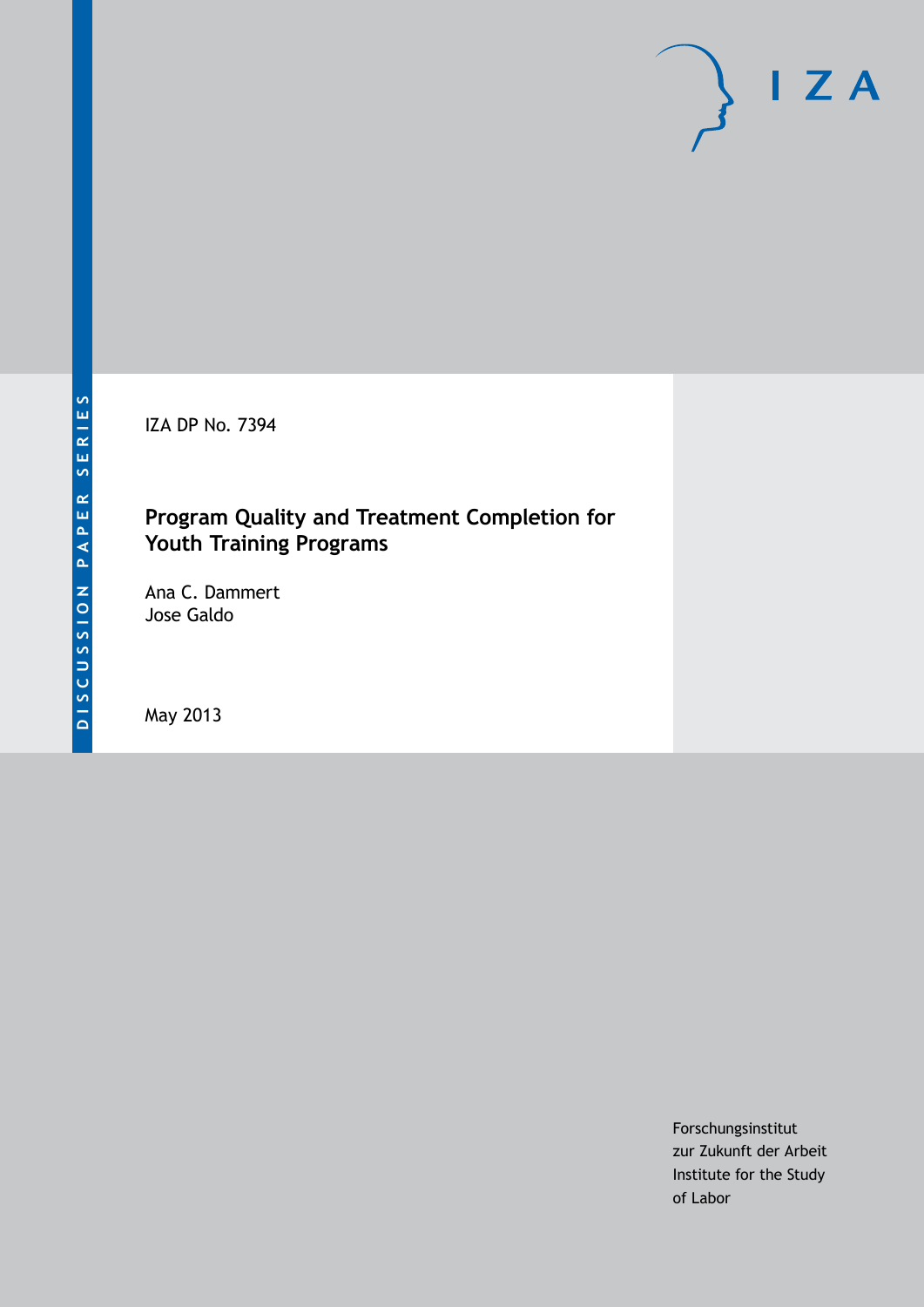# **Program Quality and Treatment Completion for Youth Training Programs**

## **Ana C. Dammert**

*Carleton University and IZA*

### **Jose Galdo**

*Carleton University and IZA*

### Discussion Paper No. 7394 May 2013

IZA

P.O. Box 7240 53072 Bonn Germany

Phone: +49-228-3894-0 Fax: +49-228-3894-180 E-mail: [iza@iza.org](mailto:iza@iza.org)

Any opinions expressed here are those of the author(s) and not those of IZA. Research published in this series may include views on policy, but the institute itself takes no institutional policy positions. The IZA research network is committed to the IZA Guiding Principles of Research Integrity.

The Institute for the Study of Labor (IZA) in Bonn is a local and virtual international research center and a place of communication between science, politics and business. IZA is an independent nonprofit organization supported by Deutsche Post Foundation. The center is associated with the University of Bonn and offers a stimulating research environment through its international network, workshops and conferences, data service, project support, research visits and doctoral program. IZA engages in (i) original and internationally competitive research in all fields of labor economics, (ii) development of policy concepts, and (iii) dissemination of research results and concepts to the interested public.

<span id="page-1-0"></span>IZA Discussion Papers often represent preliminary work and are circulated to encourage discussion. Citation of such a paper should account for its provisional character. A revised version may be available directly from the author.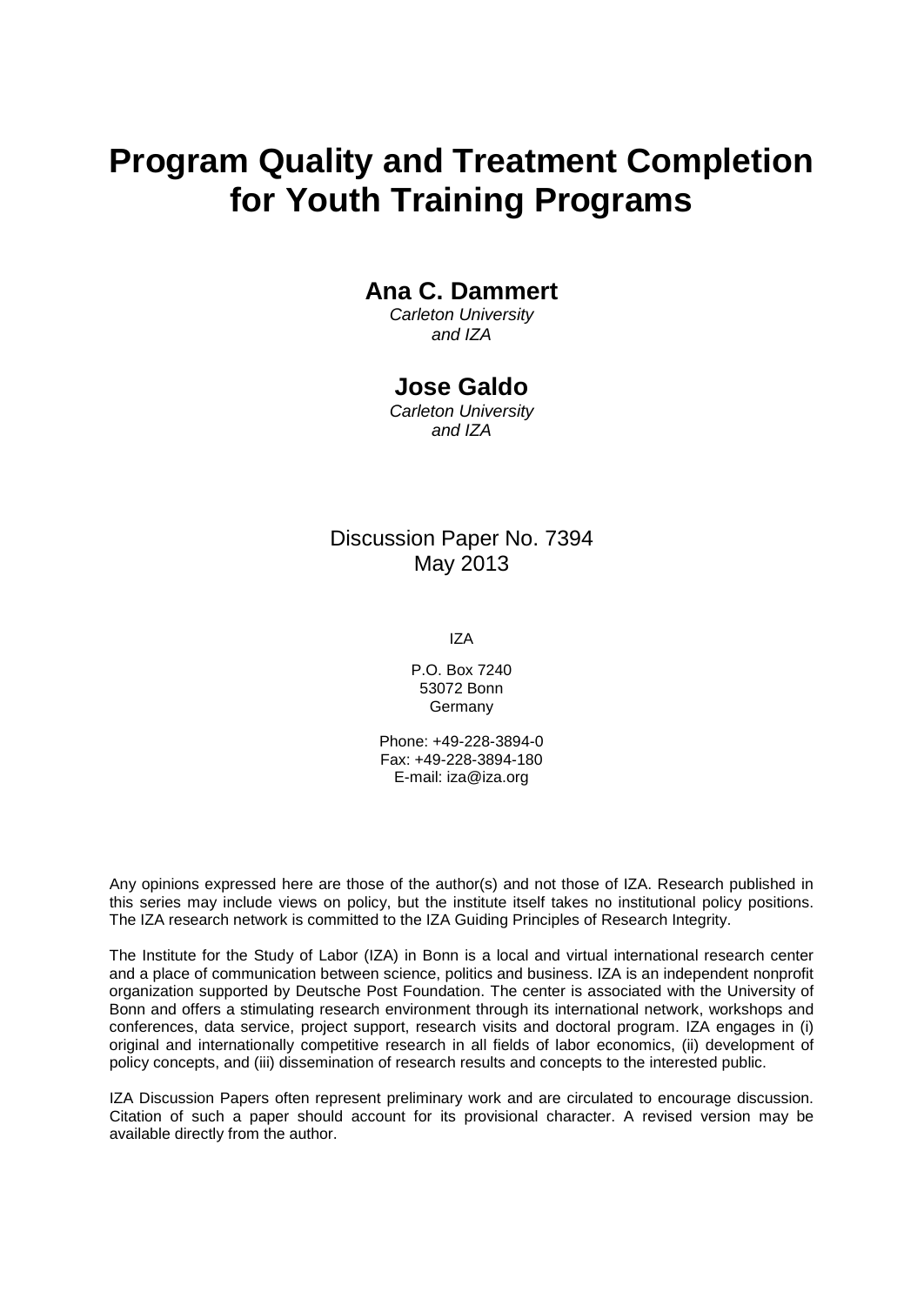IZA Discussion Paper No. 7394 May 2013

# **ABSTRACT**

# **Program Quality and Treatment Completion for Youth Training Programs[\\*](#page-1-0)**

This paper analyzes the effects of training quality on the likelihood of treatment completion by estimating dose-response functions via a generalized propensity score. Results show a statistically positive relationship between training quality and treatment completion for youth participants in Peru.

JEL Classification: I3, J2, C8

Keywords: training, quality, dropouts, propensity scores, dose-response functions

Corresponding author:

Jose Galdo Department of Economics and School of Public Policy and Administration Carleton University 1125 Colonel By Drive Ottawa, ON K1S5B6 Canada E-mail: [jose\\_galdo@carleton.ca](mailto:jose_galdo@carleton.ca)

We thank Alberto Chong and Ba Chu for valuable comments and suggestions. We are also grateful to the PROJOVEN team for making available the datasets. The standard disclaimer applies.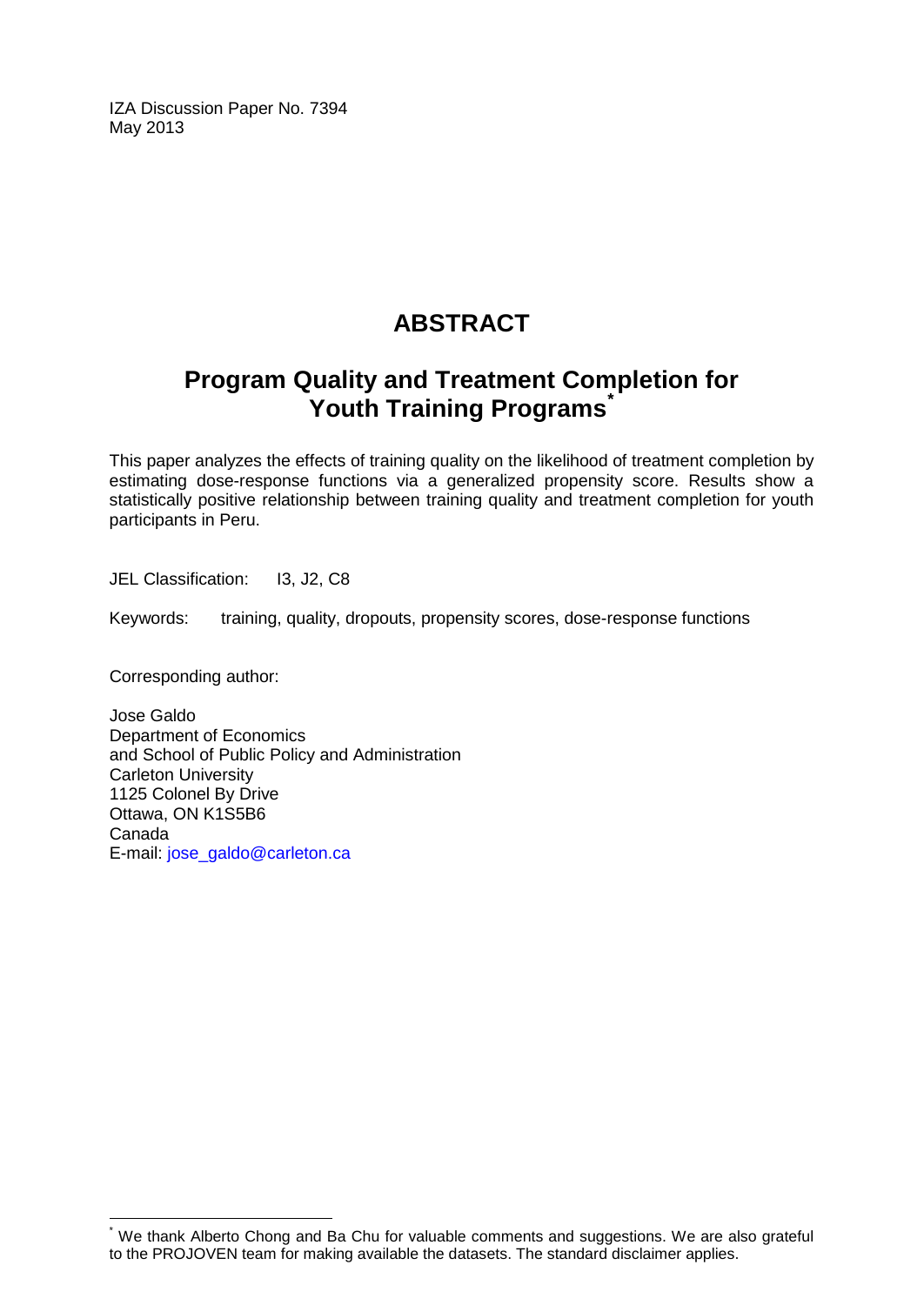#### **1. Introduction**

Unlike the vast literature on the evaluation of training programs, a relatively few number of studies have explicitly addressed the failure of participants to complete the training dosage (e.g., Heckman et al. 1998, Flores et al. 2012).<sup>1</sup> In fact, dropout is endemic to most voluntary training programs, as it ranges from 5 to 79 percent in developed countries (Heckman et al. 2000) and from 10 to 50 percent in developing countries (Choe et al. 2011). Accounting for dropouts has profound methodological and policy consequences: (i) it demands the application of nonexperimental methods even when experimental data is available; (ii) the parameters of interest should carefully distinguish the effects of the program from the effects of training; and (iii) adjusted-dropout average treatment effects might yield very different views on the effectiveness of training programs.<sup>[2](#page-3-0)</sup>

The small stream of literature on dropouts either estimates the causal impacts of training dosage on subsequent outcomes of interest (e.g., Flores et al. 2012, Kluve et al. 2012) or analyses the determinants of dropout behavior (e.g., Waller 2008). This study opens the "black box" of program-length exposure by studying the link between training quality and treatment completion in a developing country. Attempts to incorporate quality measures of training into the evaluation of training initiatives have been severely limited by the availability of data. Training quality affects the timing of the activities, content of the courses, and connection to prospective employers, all of which might affect the likelihood of completing a program. For instance, the average class-size in low-quality courses is much bigger than that for high-quality ones. This feature affects the in-class interaction between trainees and instructors, which might lead the

<sup>&</sup>lt;sup>1</sup> It is important to distinguish the concept of "dropout" from "attrition." The former refers to the case where treatment units drop out from the training program, but they are still in the data. The latter refers to a case where individuals assigned to the treatment group do not remain in the data.<br><sup>2</sup> Heckman et al. (2000) show, for instance, that accounting for dropout behavior changes the interpretation of the

<span id="page-3-1"></span><span id="page-3-0"></span>evidence on the effectiveness of the widely known National JTPA Study.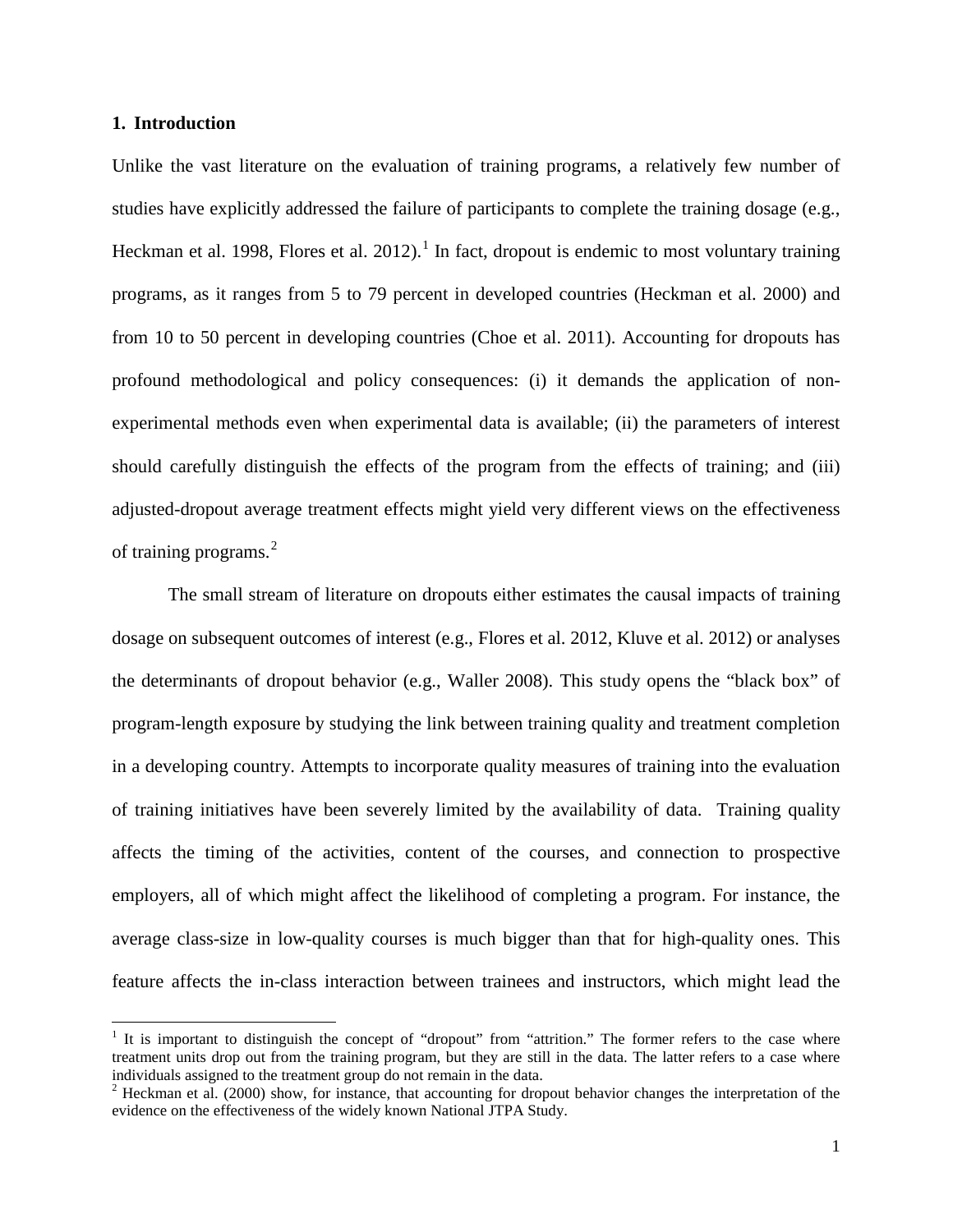former to adjust their valuation of benefits and costs of training. Similarly, low-quality training centers have weak relationships with the productive sector which adversely affect trainees' ability to successfully complete, as part of the program's activities, an on-the-job training component.

For our study we used data from the PROJOVEN program, a training initiative that since 1996 has served more than 50,000 disadvantage youth in Peru. Less than half of participants complete the treatment. Following recent developments in the treatment-effects literature with continuous treatments (Hirano and Imbens 2004), we implemented a generalised propensity score (GPS) to estimate dose-response functions as the proportion of fully-treated individuals varies across different percentiles of the training quality distribution. Galdo and Chong (2012) document that sorting into courses of varying quality is greatly ameliorated in this data as treatment assignment is based on a first-come-first-serve basis.

Results show that the estimated likelihood of treatment completion increases from 41 to 65 percent across percentiles of training quality for the full sample. This positive relationship is observed for both subsamples of men and women. Important policy implications for the provision of social programs and the operation of the PROJOVEN program, in particular, emerge from this study.

#### **2. Data and Program Institutions**

The PROJOVEN program targets individuals aged 16 to 25 with poor attachment to the labor market. A distinctive feature of this program is the decentralization of the training services through market mechanisms in which public and private training institutions compete for public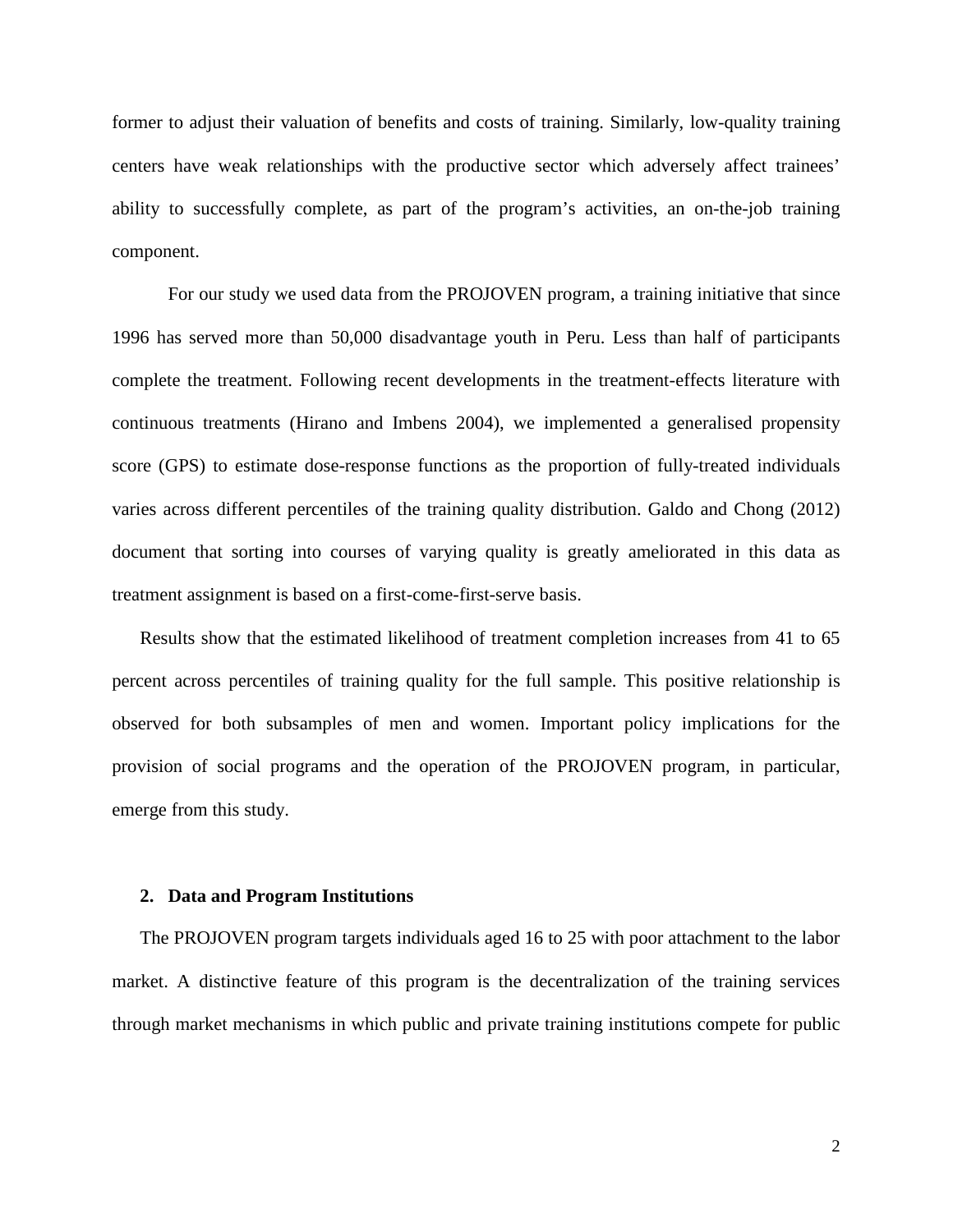funding based on the quality of the training services.<sup>[3](#page-3-1)</sup> The treatment combines in-classroom and on-the-job training in low-skill occupations over a six-month period. PROJOVEN follows a demand-driven approach in which training is offered only for those occupations with assured labor demand from productive firms so that training institutions must set the content of the courses in strict coordination with firms' labor needs. Responsibility for the provision of training falls solely on the training institutions. A detailed description of the institutions in this program is provided in Galdo and Chong (2012) and Diaz and Jaramillo (2006). Both studies reported statistically significant earnings impacts for participants, particularly for women.

The evaluation data was composed of 1,622 individuals from five different cohorts of participants in Lima receiving treatment in 297 different courses from 1996 to 200[4](#page-5-0).<sup>4</sup> This data shows that only 47 percent of the trainees completed the full 6-month treatment. Large gender differences are observed in the data since 41 percent of men and 51 percent of women completed the treatment. Determinants of dropout behavior in PROJOVEN were reported in De Crombrugge et al. (2009) through probit models estimated over only one cohort of participants. Prior training exposure, formal contracts with private firms and the effectiveness of training, measured as the share of trainees working six months after the program, were reported to be statistically related to dropout behavior.

As the PROJOVEN program uses market-based approaches in the selection of training services through formal bidding processes, we were able to collect data for several variables related to the quality of the training services, including: expenditures per trainee, class size, infrastructure, equipment, teacher characteristics, curricular structure, and market knowledge. This bidding information is generated at the course level, rather than at the school or firm level,

<span id="page-5-0"></span> $3$  Similar programs were implemented in Argentina, Brazil, Chile, Colombia, Panama, and Uruguay.  $4$  These data are selected from a stratified random sample of the population of participants corresponding to the first, second, fourth, sixth, and eighth cohorts of participants.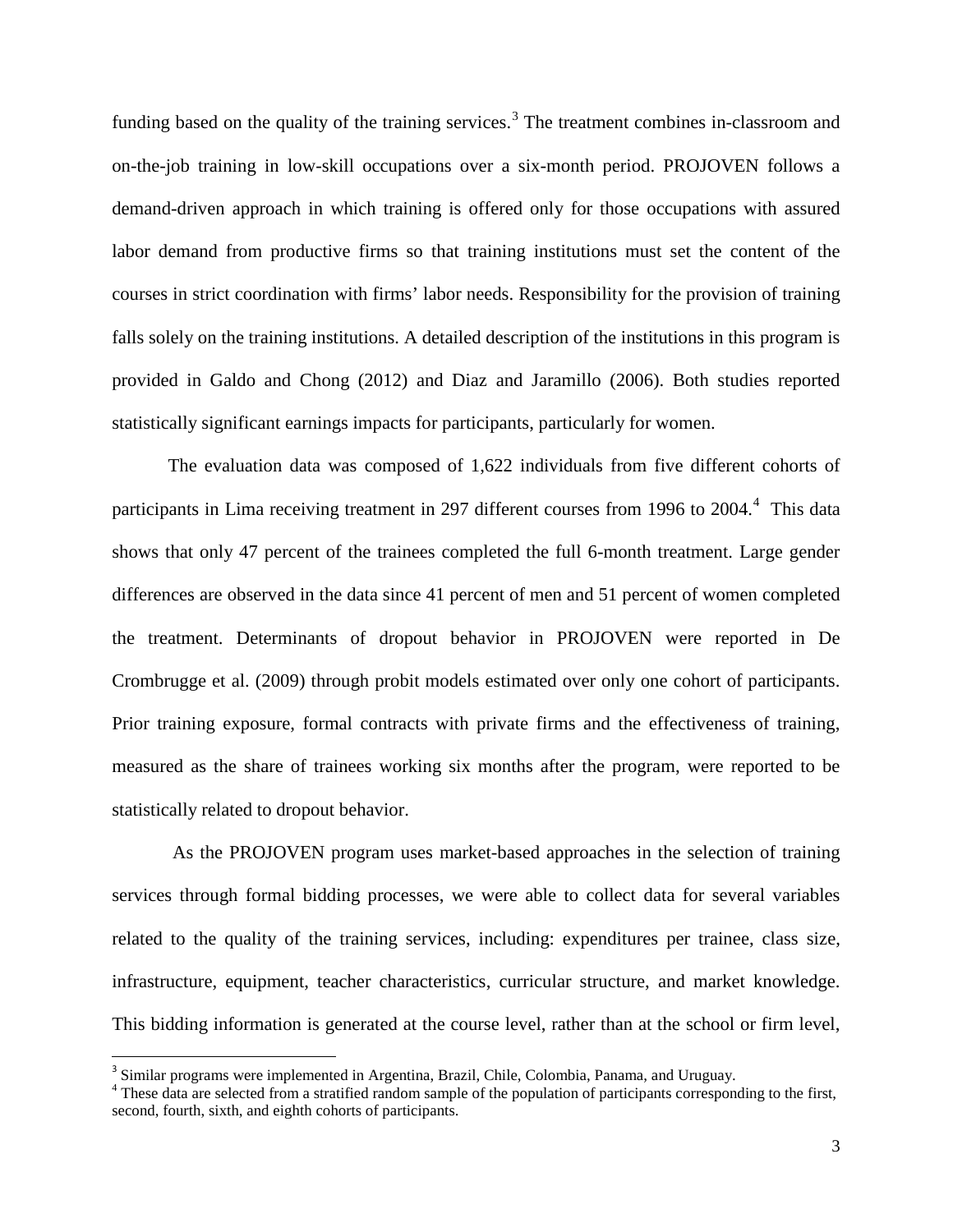which provides large variation when computing a one-dimensional quality index through first principal component methods. All individuals attending the same training course receive the same quality scores. The estimate scores ranged from -4.87 to 4.22 with 1.75 as the standard deviation. This implies a large separation between high- and low-quality courses. For instance, average expenditures per trainee vary from US\$412 to US\$303 between courses located in the upper and bottom quartile of the quality distribution, a difference equivalent to almost one-third of the average expenditures per course in the program. Most important, unconditional mean differences show a positive relationship between the estimated quality measure and program length as the proportion of fully treated in the sample goes from 36 to 52 when comparing the bottom and the upper quartile of the quality index. The range of values goes from 25 to 47 and from 43 to 57 for subsamples of men and women, respectively.

The baseline evaluation data provides information on demographics, detailed labormarket variables that include labor force participation, experience, earnings, firm size, social security benefits, formal contract, labor force status transitions, and measures of previous participation in training programs. In addition, the datasets provide detailed information on dwelling characteristics including toilet facilities, house infrastructure, and household density, which are proxies for a household's long-run poverty status. Columns 1 and 2 in Table 1 show basic descriptive statistics for this rich set of variables.

#### **3. Empirical Framework and Results**

This study uses data only from PROJOVEN participants, thus we do not require assumptions about the process governing selection into the program. Sorting, however, is the main identification threat as trainees in high-quality courses might be different from their counterparts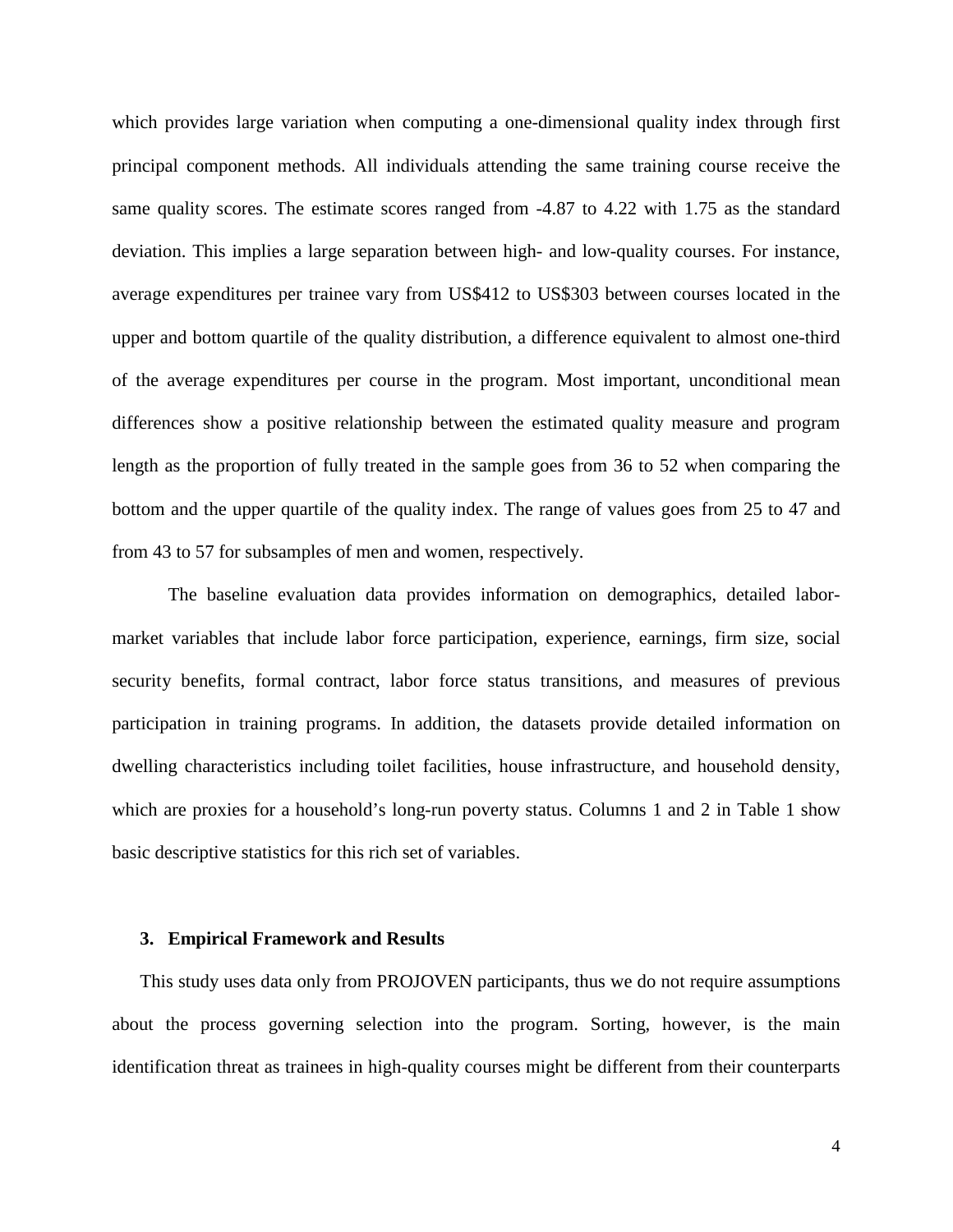attending low-quality courses. Using administrative data about the exact timing or order of sign up into the program, along with standard statistical tests on individual characteristics and baseline outcomes, Galdo and Chong (2012) document extensively that the first-come-first-serve treatment assignment rule essentially randomized individuals across courses of varying quality. Yet, given that we do not have complete control over all factors that might be correlated to treatment completion, we implemented generalised propensity scores (GPS) with continuous treatments (Hirano and Imbens 2004) to evaluate the impact of training quality on the likelihood of program completion.

Let  $Y_i(q)$  be the potential outcome of individual *i* under treatment level Q where in our case *q* denotes the quality of the treatment received. For any individual only one component of *Q* can be observed in the data. The data we observe for each unit is therefore *(Y,Q,X)*, with *X* a vector of pre-treatment covariates and  $Y_i = Y_i(Q)$  the observed outcome for the level of treatment actually received. The key identifying assumption follows the standard conditional independence assumption used in the binary-treatment literature but this time it is weakly defined at the 'local' treatment level of interest for all q,

$$
Q_i \perp \{Y_i(q)\} \mid G_i(q, x) \tag{1}
$$

where  $G_i(q, x) = Pr(Q = q | X = x)$  is the generalised propensity score (GPS), or the conditional probability of receiving a particular level of treatment *q* conditional on the rich set of baseline covariates *X.*

We follow the empirical approach outlined in Hirano and Imbens (2004) and use a normal distribution for the treatment given a rich set of covariates,  $Q_i | X \sim N(\beta_o + \beta_1 X_i, \sigma^2)$ Thus, the estimated GPS is calculated as  $\hat{G}_i = \frac{1}{\sqrt{2\pi\hat{\sigma}^2}} \exp\left(-\frac{1}{2\hat{\sigma}^2}(Q_i - \hat{\beta}_0 - \hat{\beta}_1 X_i)^2\right)$ , where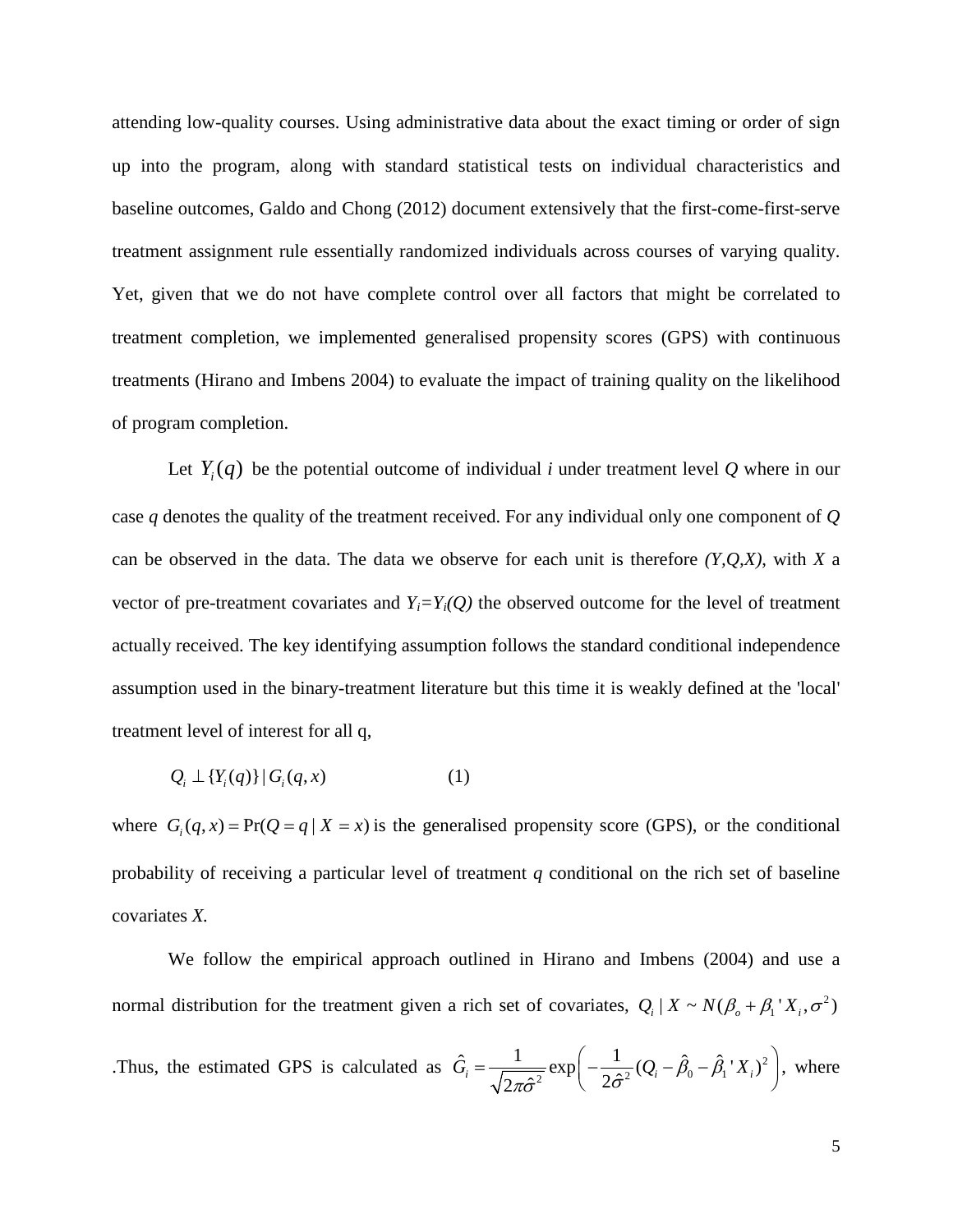$[\hat{\beta}_0, \hat{\beta}_1, \hat{\sigma}^2]$  are estimated by ordinary least squares (OLS). The normal distribution assumption is valid as long as the covariates are balanced after adjusting for the estimated GPS values. Next, we estimate the conditional expectation of the outcome,  $E(Y_i | Q_i, G_i)$ , by using a (flexible) parametric regression function:

$$
E(Y_i \mid Q_i, G_i) = \beta_0 + \beta_1 Q_i + \beta_2 Q_i^2 + \beta_3 Q_i^3 + \beta_4 G_i + \beta_5 G_i^2 + \beta_6 G_i^3 + \beta_7 Q_i G_i
$$
 (2)

Finally, given the estimated parameters in  $(2)$ , the dose-response function at treatment level q is estimated as

$$
\hat{\beta}(q) = \frac{1}{n} \sum_{i=1}^{n} \left[ \hat{\beta}_0 + \hat{\beta}_1 q_i + \hat{\beta}_2 q_i^2 + \hat{\beta}_3 q_i^3 + \hat{\beta}_4 G_i + \hat{\beta}_5 G_i^2 + \hat{\beta}_6 G_i^3 + \hat{\beta}_7 q_i G_i \right]
$$
(3)

where *q* takes 20 different percentiles i.e., 5 percent intervals, corresponding to the sample distribution of the training quality index.

Covariate balance was evaluated by *blocking* on both the training quality and the estimated GPS (Hirano and Imbens 2004). After considering three treatment quality groups corresponding to the top, second and third, and fourth quartiles of the quality distribution, and splitting the individuals in a given quality group in five blocks, defined by quintiles of the estimated probability of being in that group, we cannot reject the null hypothesis of equality of means for *all* variables across *all* quality groups simultaneously. Table 1 shows the weighted average (over the five blocks in each treatment-level group) of the covariate mean differences between the particular treatment-level group and all other groups. By comparing columns 3-5 to columns 6-8 one observes the success of the GPS strategy for comparing comparable individuals simultaneously across all treatment groups. Similarly, we also imposed a joint support region by *blocking* on both the training quality and the estimated GPS (Gerfin and Lechner 2002). Less than four percent of the treatment units are out of the joint support region.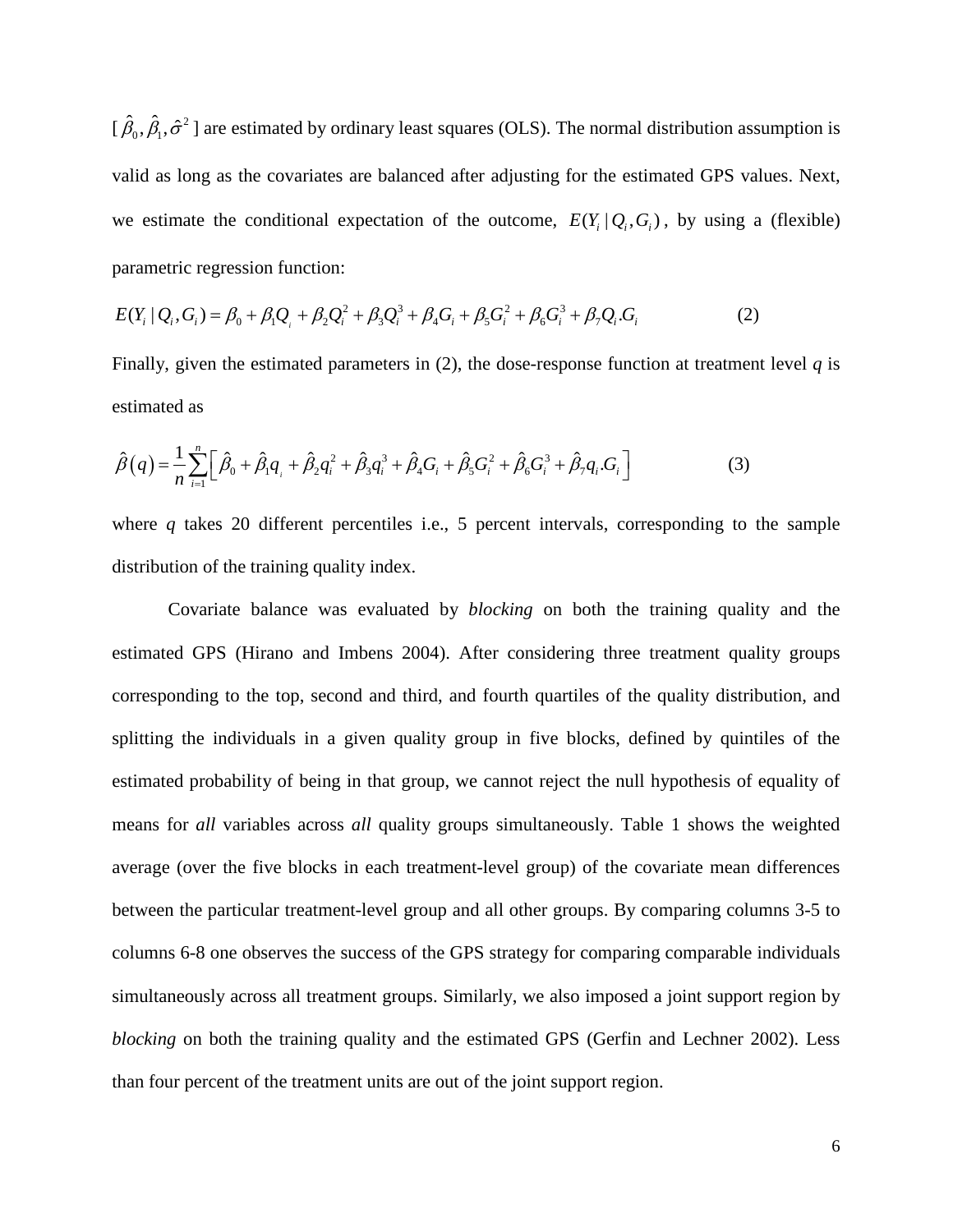Figures 1A-1C plot the estimated continuous dose-response functions for the full sample and men and women subsamples, respectively. The figures also show 95 percent confidence intervals estimated with 500 bootstraps replications that account for all estimation steps including the estimation of the GPS and the imposition of the common support condition. By looking at Figure 1A one observes a steady result: the likelihood of completing the treatment is an increasing function of the quality of the training. The range of values for the continuous doseresponse function increases systematically when moving along the percentiles of training quality from 0.41 to 0.65 in the full sample. Statistically significant effects emerge when comparing individuals in the [20, 40] versus [60, 90] quality intervals of the dose-response function. When analyzing the results by gender in Figures 1B-1C, one observes slightly steeper qualitycompletion profiles for men than that for women. Likewise, we observe statistically significant differences when comparing trainees in the [20, 40] versus [50, 85] quality intervals for men, and [30, 45] versus [55, 75] quality intervals for women. At the same time, the estimated 95 percent confidence intervals are particularly thick at the extremes of the distribution where the data is sparse, so no statistically significant differences are observed when comparing individuals in the bottom and upper side of the quality distribution.

#### **4. Sensitivity tests**

Sensitivity analyses were considered to test the robustness of our results. We implemented alternative higher order terms and interactions in the specification of the GPS model and alternative functional form specifications for the conditional expectation (2). Moreover, we changed the definition of the outcome variable by considering fully treated to those individuals who complete at least 80 percent of the program. All qualitative results hold. In the spirit of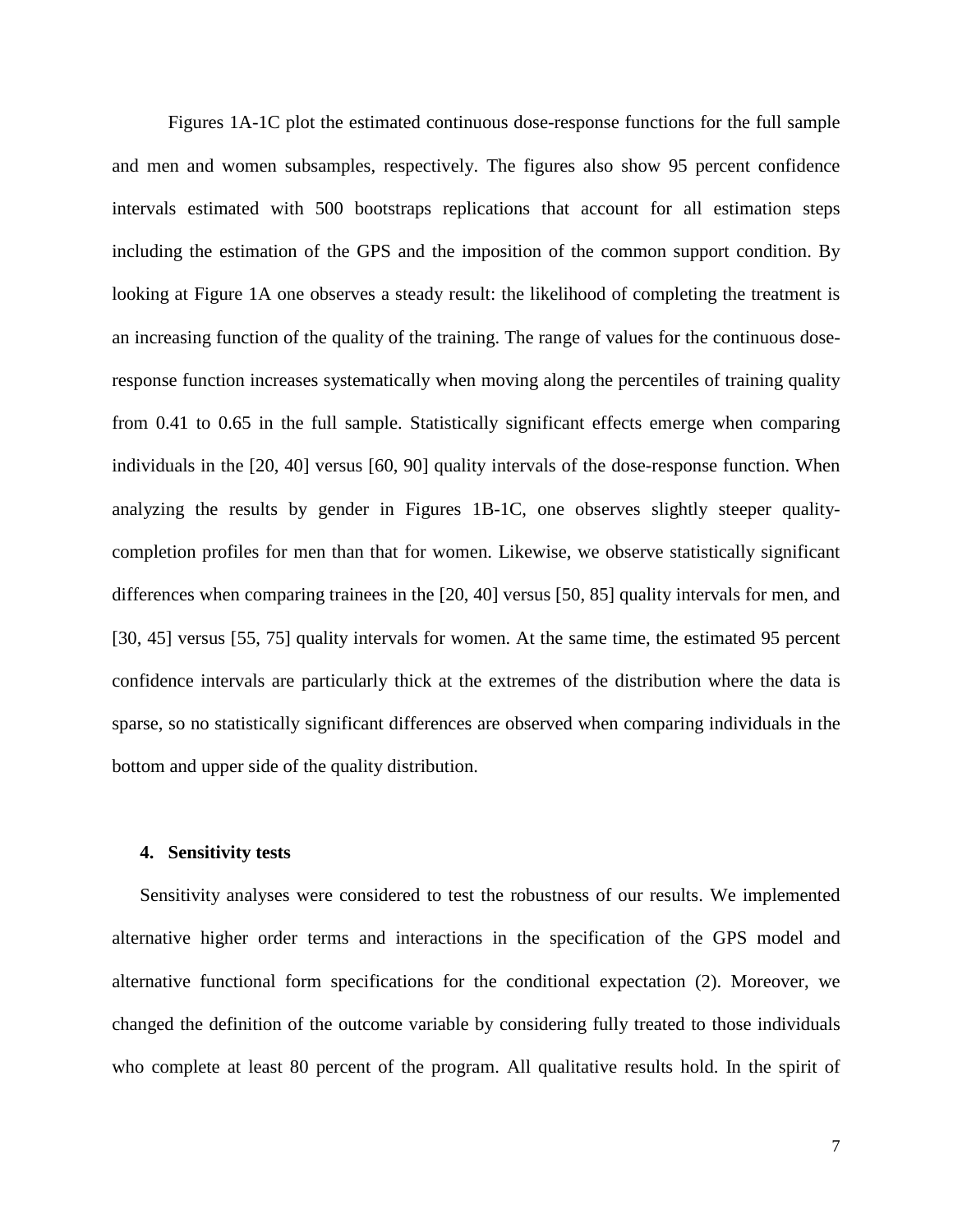Heckman and Hotz (1989) we also implemented a placebo test to (indirectly) address the adequacy of the identification assumption in the context of this data. We considered training length exposure (in hours) prior to the PROJOVEN program, an outcome that cannot be possibly affected by treatment quality unless selection bias is affecting our methodology. As expected, no statistical significant results emerge across different percentiles of treatment quality.

#### **5. Conclusions**

A forthright conclusion of this study is that program quality affects treatment completion in voluntary training programs. This result concurs with the findings in the school literature in developing countries (Hanushek et al. 2008). Training quality might affect a trainee's valuation of expected benefits and costs of training as well as the connection between training centers and productive firms which affect trainees' ability to complete on-the-job training requirements. Improving the quality of the training programs can discourage or mitigate the failure of participants to complete the training programs, and thus ensure the full benefits of completion. An interesting extension to this study would be to analyze the role of particular training attributes such as expenditures and class size on the likelihood of treatment completion.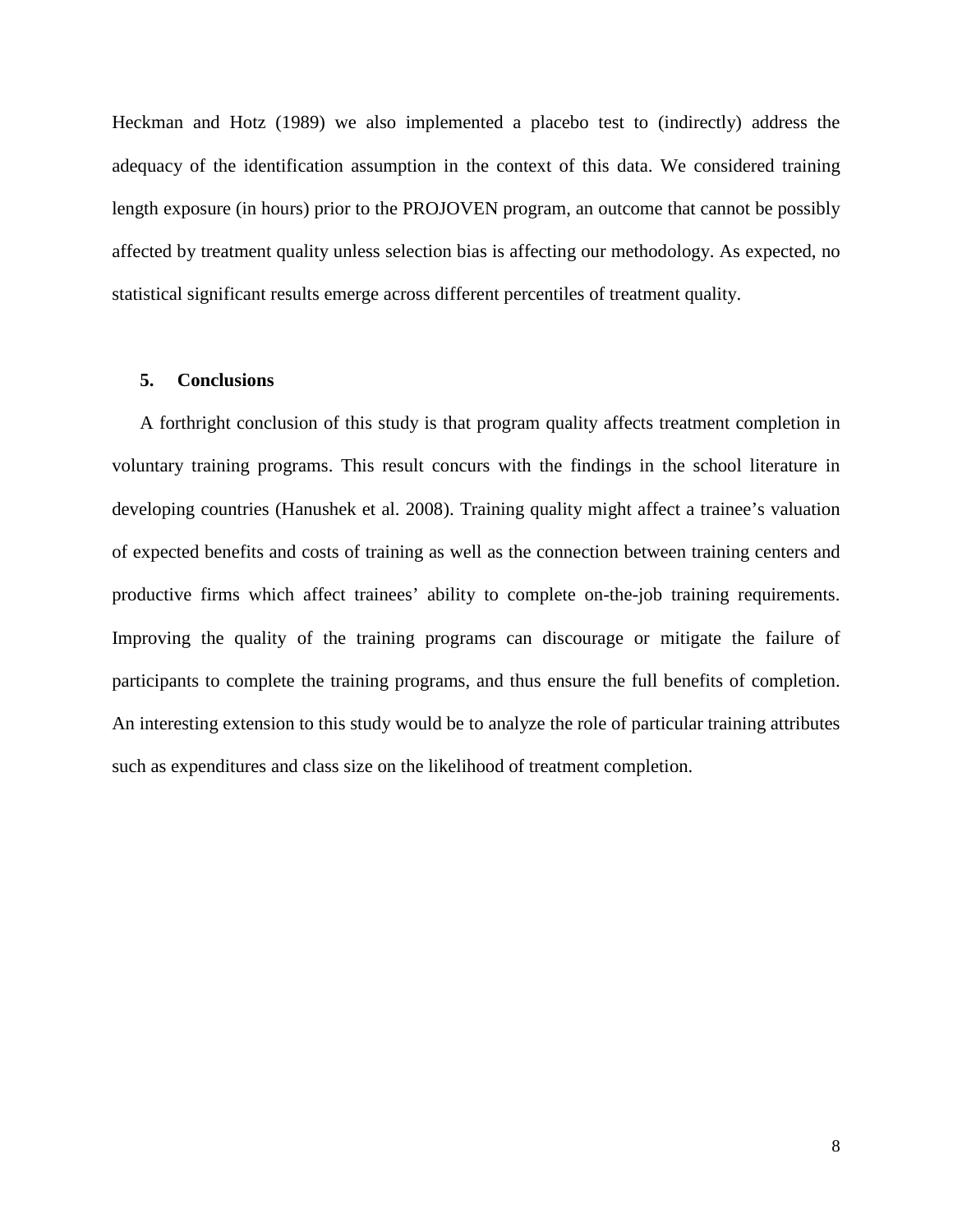#### **References**

- Choe, C., A. Flores-Lagunes and S. Lee. 2011. "Do Dropouts Benefit from Training Programs? Korean Evidence Employing Methods for Continuous Treatments." IZA DP No. 6064.
- De Crombrugghe, D., H. Espinoza and H. Heijke. 2009. "Why do youth job training programmes participants drop out? The case of Projoven-Peru." Manuscript.
- Diaz, J. and M. Jaramillo. 2006. "An Evaluation of the Peruvian Youth Labor Training Program-PROJOVEN," Inter-American Development Bank, WP# 1006
- Flores, C, A. Flores-Lagunes, A. Gonzales, T. Neumann. 2012."Estimating the Effects of Length of Exposure to a Training Program: The Case of Job Corps", *Review of Economics and Statistics*, 94(1): 153-171.
- Galdo, J. and A. Chong. 2012. "Does the Quality of Public-Sponsored Training Programs Matter? Evidence from Bidding Processes Data." *Labour Economics,* 19(6): 970-986.
- Gerfin, M. and M. Lechner. 2002."A Microeconometric Evaluation of the Active Labour Market Policy in Switzerland," *Economic Journal*, 112(482):854-893.
- Hanushek, E. A., V. Lavy, and K. Hitomi, 2008. "Do Students Care about School Quality? Determinants of Dropout Behaviour in Developing Countries," *Journal of Human Capital* 2(1):69-105.
- Heckman, J., J. Smith and C. Taber. 1998. "Accounting for Dropouts in Evaluations of Social Programs," *Review of Economics and Statistics,* 80(1): 1-14.
- Heckman, J., and Hotz, J. 1989. "Choosing Among Alternative Nonexperimental Methods for Estimating the Impact of Social Programs: The Case of Manpower Training," *Journal of the American Statistical Association*, 84:408, 862-874.
- Heckman, J., N. Hohmann, J. Smith and M. Khoo. 2000. "Substitution and Drop Out Bias in Social Experiments: A Study of an Influential Social Experiment," *Quarterly Journal of Economics,* 115(2): 651-694.
- Hirano, K, and G. Imbens. 2004. "The Propensity Score with Continuous Treatments", In A. Gelman and X. Li eds., Applied Bayesian Modeling and Causal Inference from Incomplete-Data Perspectives. John Wiley and Sons.
- Kluve, J., H. Schneider, A. Uhlendorff, and Z. Zhao. 2012. "Evaluating Continuous Training Programs Using the Generalized Propensity Score," *Journal of the Royal Statistical Society,* Forthcoming.
- Waller, M. 2008. "Further Training for the Unemployed: What Can We Learn About Dropouts from Administrative Data?", Manuscript.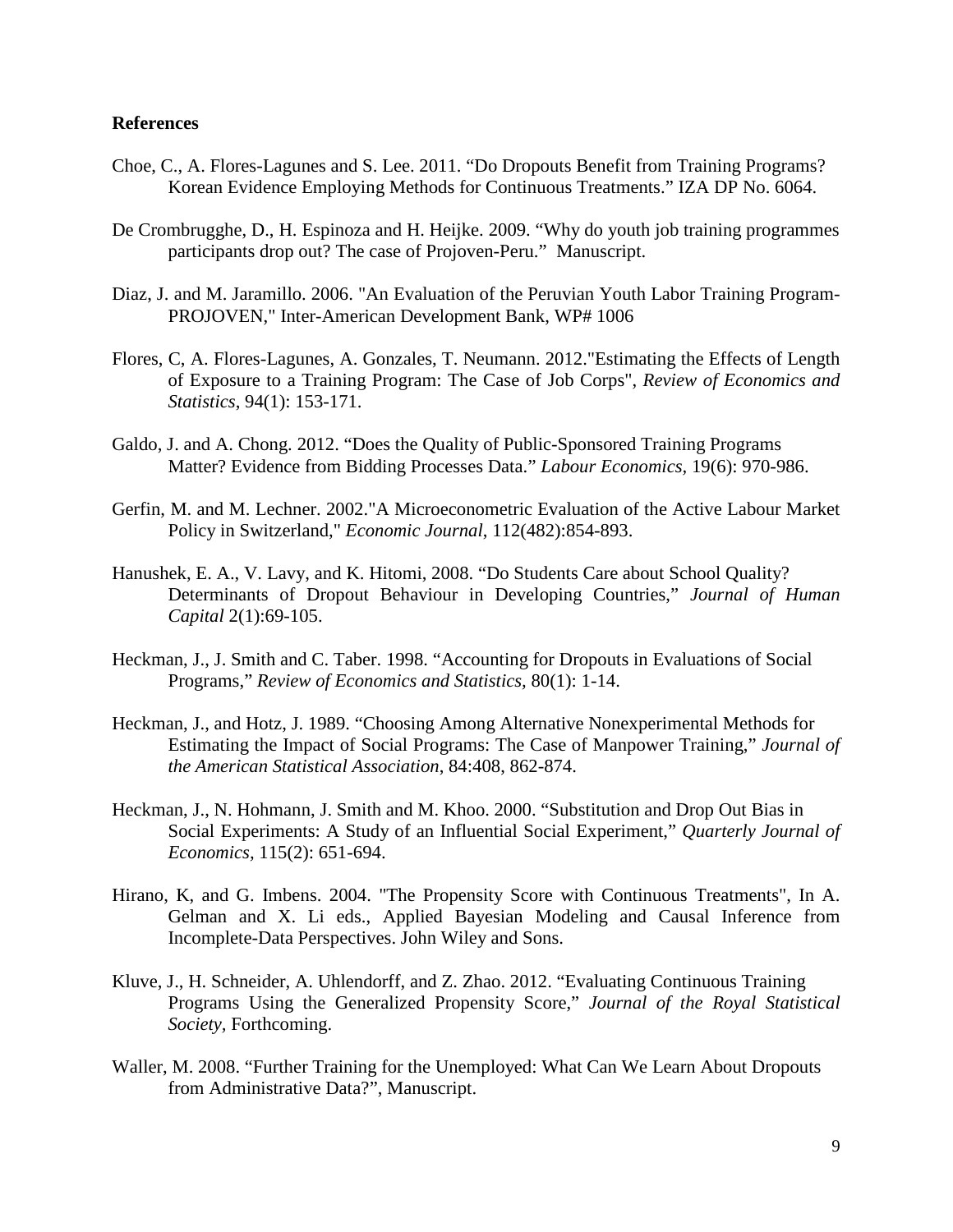|                                    | mean   | stdev  |                                    | <b>Unadjusted</b> |          |                    | <b>GPS</b> Adjusted |                  |  |
|------------------------------------|--------|--------|------------------------------------|-------------------|----------|--------------------|---------------------|------------------|--|
| <b>Baseline Variables</b>          |        |        | $\varrho^{\,\scriptscriptstyle l}$ | $Q^{\,m}$         | $Q^h$    | $\boldsymbol{Q}^l$ | $Q^{\,m}$           | $\overline{Q}^h$ |  |
| Socio-demographic                  |        |        |                                    |                   |          |                    |                     |                  |  |
| $sex(1=men)$                       | 0.429  | 0.495  | $-0.047$                           | $-0.003$          | 0.060    | $-0.059$           | 0.000               | 0.002            |  |
| age                                | 19.663 | 2.389  | $-0.228$                           | 0.046             | 0.193    | $-0.043$           | 0.056               | $-0.009$         |  |
| completed high school              | 0.852  | 0.354  | $-0.023$                           | $-0.008$          | 0.038    | 0.000              | $-0.007$            | 0.013            |  |
| less than high school              | 0.088  | 0.284  | 0.008                              | 0.004             | $-0.015$ | $-0.002$           | 0.003               | 0.002            |  |
| single                             | 0.912  | 0.283  | $-0.021$                           | $-0.001$          | 0.028    | 0.000              | $-0.000$            | $-0.000$         |  |
| have children                      | 0.143  | 0.350  | 0.020                              | 0.002             | $-0.029$ | $-0.002$           | 0.001               | $-0.001$         |  |
| <b>Poverty Proxies</b>             |        |        |                                    |                   |          |                    |                     |                  |  |
| family size                        | 6.248  | 2.617  | 0.139                              | $-0.104$          | 0.010    | 0.096              | $-0.083$            | 0.100            |  |
| household density                  | 3.099  | 1.721  | 0.046                              | $-0.165$          | 0.182    | 0.098              | $-0.136$            | 0.054            |  |
| earthen floor                      | 0.618  | 0.486  | 0.003                              | 0.111             | $-0.019$ | $-0.007$           | 0.016               | $-0.015$         |  |
| matted roof                        | 0.640  | 0.480  | 0.031                              | $-0.014$          | $-0.015$ | 0.008              | $-0.014$            | 0.016            |  |
| matted walls                       | 0.339  | 0.471  | $-0.011$                           | 0.055             | $-0.051$ | $-0.027$           | 0.045               | $-0.041$         |  |
| flush toilet                       | 0.648  | 0.477  | $-0.027$                           | 0.019             | 0.004    | $-0.013$           | 0.018               | $-0.015$         |  |
| Labort-Market Characteristics      |        |        |                                    |                   |          |                    |                     |                  |  |
| experience (years)                 | 3.221  | 2.761  | $-0.104$                           | 0.072             | 0.019    | $-0.025$           | 0.080               | $-0.086$         |  |
| training before PROJOVEN           | 0.226  | 0.418  | $-0.000$                           | $-0.001$          | 0.001    | 0.000              | $-0.004$            | 0.002            |  |
| duration of prior training (hours) | 57.403 | 189.27 | 0.867                              | $-3.94$           | 0.665    | $-0.232$           | $-4.000$            | 1.489            |  |
| monthly earnings (real, US\$)      | 26.732 | 4.049  | $-4.632$                           | 1.165             | 3.601    | $-0.689$           | 0.008               | 0.284            |  |
| employment                         | 0.516  | 0.499  | $-0.030$                           | 0.002             | 0.030    | $-0.004$           | 0.000               | $-0.007$         |  |
| work as an salaried worker         | 0.273  | 0.440  | $-0.012$                           | 0.027             | $-0.030$ | $-0.001$           | 0.000               | $-0.001$         |  |
| work as self-employed              | 0.103  | 0.304  | $-0.047$                           | $-3.940$          | $-0.030$ | $-0.016$           | 0.024               | $-0.024$         |  |
| work in large-size firm            | 0.029  | 0.169  | $-0.010$                           | 0.005             | 0.004    | $-0.006$           | 0.006               | $-0.005$         |  |
| work with formal contract          | 0.023  | 0.151  | 0.001                              | 0.000             | $-0.001$ | 0.005              | $-0.000$            | $-0.006$         |  |
| <b>LaborMarket Transitions</b>     |        |        |                                    |                   |          |                    |                     |                  |  |
| $empl \rightarrow empl$            | 0.413  | 0.492  | $-0.036$                           | 0.009             | 0.031    | $-0.006$           | 0.007               | $-0.007$         |  |
| $unempl\rightarrow unempl$         | 0.163  | 0.370  | 0.009                              | $-0.018$          | 0.017    | 0.010              | $-0.015$            | 0.005            |  |
| olf→olf                            | 0.179  | 0.383  | 0.046                              | $-0.014$          | $-0.031$ | 0.016              | $-0.020$            | 0.030            |  |
| olf→unemp                          | 0.062  | 0.242  | $-0.015$                           | 0.007             | 0.003    | $-0.007$           | 0.011               | $-0.010$         |  |
| $olf\rightarrow empl$              | 0.078  | 0.269  | 0.008                              | $-0.004$          | $-0.010$ | $-0.001$           | $-0.005$            | $-0.000$         |  |
| $\mathbf N$                        | 1622   | 1622   | 365                                | 802               | 455      | 365                | 802                 | 455              |  |

### **Table 1 : Balancing test given the generalized propensity score (GPS) for participants PROJOVEN, Lima 1996-2004**

Notes: Bold numbers indicate significance at the 5% level. Balancing test is based on Hirano and Imbens's (2004) method.

 $Q<sup>l</sup>$  stands for low-quality (1st quartile),  $Q<sup>m</sup>$  for medium-quality (2nd and 3rd quartiles), and  $Q<sup>h</sup>$  for high-quality (upper quartile).

Labor-market transitions are estimated as a pair of statuses. The second is always the status in the month of the start of program

(baseline period), while the first correspond to the status three months before the start of the program.